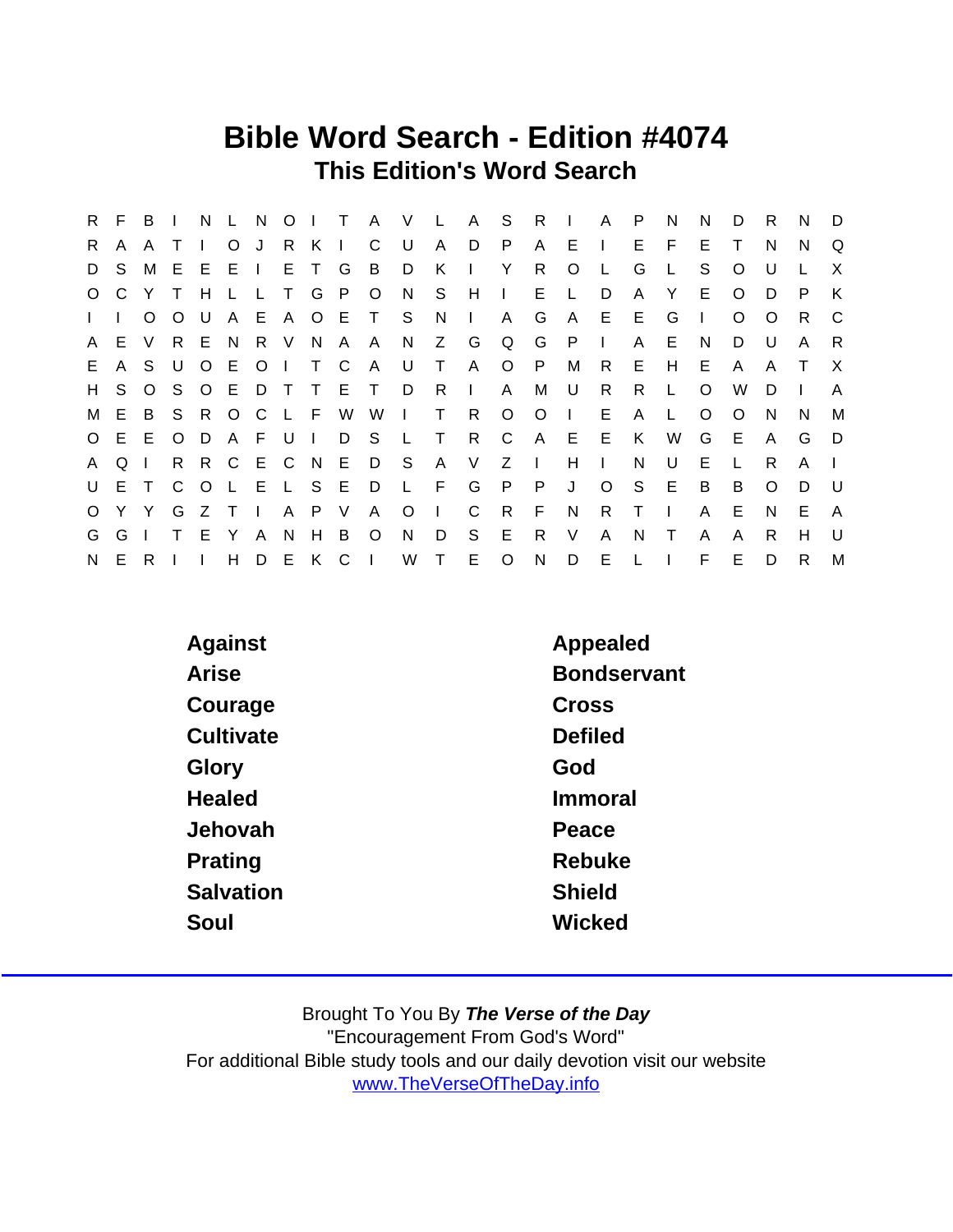### Bible Word Search - Edition #4074 Word Search Answer Guide

| $\mathsf{r}$ | f            | b            | -i-          |              | $n \mid$ |           |             |   |             |               | NOITAVLAS ri   |       |                 |              |         |                | a            | p            | n            | n       | D            | $\mathsf{r}$ | $\mathsf{n}$ | d            |
|--------------|--------------|--------------|--------------|--------------|----------|-----------|-------------|---|-------------|---------------|----------------|-------|-----------------|--------------|---------|----------------|--------------|--------------|--------------|---------|--------------|--------------|--------------|--------------|
| $\mathbf{r}$ | a            | a            | $-t$         | $\mathbf{1}$ | o J      |           |             |   | rkic        |               | <b>u</b>       | a     | $\mathsf{d}$    | p            | a       | e i            |              | e            | f            | E.      | $\mathbf t$  | n            | n            | q            |
| d            | S            | m e          |              |              |          | e E i E t |             |   | g b         |               | $\mathsf{d}$   | k.    | j.              | Y            | R       | $\circ$        | $\mathsf{L}$ | G            | - L          | S.      | $\circ$      | U            |              | $\mathsf{x}$ |
| $\circ$      |              | c y t        |              |              |          |           |             |   |             | HII T g P o n |                |       | S H I           |              |         | $E \quad L$    | D            | A            | $\mathsf{V}$ | E       | $\circ$      | d            | P.           | k            |
| i.           | j.           | $\Omega$     | $\circ$      |              | u a e    |           |             |   | A o E T     |               | S              | N     | $\perp$         | A            | G       | A              | E            | $\mathbf{e}$ | G            | - i     | $\Omega$     | $\mathsf{o}$ | R.           | C            |
| a            |              | e V          | $\mathbf{r}$ | e            |          |           |             |   | n r V n A a |               | n              | z g   |                 | q            |         | $g$ $P$        | $\mathbf{L}$ | A            | e            | n       | D            | u            | A            | $\mathsf{r}$ |
| e            | $\mathsf{A}$ | <sub>S</sub> | u            | $\circ$      | e o      |           | $\vert$ t C |   |             | a a           | <b>u</b>       | $-t$  | A               | $\mathsf{o}$ | P       | M              | $\mathsf{R}$ | $\mathbf{e}$ | h.           | E.      | a            | a            | $\top$       | $\mathsf{x}$ |
| H            | S            | o S          |              |              |          | o e d T t |             |   |             | E t           | $\mathsf{d}$   | Ri    |                 | A            | M       | U              | $\mathsf{r}$ | $\mathsf{r}$ | $\mathsf{L}$ | $\circ$ | W            | D            | $\mathbf{I}$ | a            |
| m            | e            | b            | S.           | r            | $O$ $C$  |           | L f         |   |             | W W           | $\sim 1$ .     | $-t$  | $\mathsf{r}$    | $\circ$      | $\circ$ | $\mathbf{i}$   | E            | A            | $\mathbf{L}$ | $\circ$ | $\circ$      | n            | N            | m            |
| $\circ$      | e            |              | e O d        |              | a f      |           | Ui          |   |             | d S           | $\mathbb{R}^n$ | $-t$  | $R_{\parallel}$ | $\mathbf{C}$ |         | a e E          |              | K            | W            | G       | $\mathbf{e}$ | a            | G            | d            |
| a            | qi           |              |              | R r          |          | $c$ e $C$ |             |   |             | n E d s       |                | A v   |                 | z i          |         | H              | $\mathbf{i}$ | n            | U            | e       | $\perp$      | $\mathsf{r}$ | a            |              |
| <b>u</b>     |              | et Colel     |              |              |          |           |             |   | s e d       |               | $\mathsf{L}$   | f     | g               | p            | p       | $\blacksquare$ | $\mathsf{o}$ | S            | e            | B       | b            | $\Omega$     | d            | <b>u</b>     |
| $\circ$      | <b>V</b>     | <b>V</b>     | g            |              | zti      |           | a           |   | p v a       |               | $\overline{O}$ | - i - | $c \t r$        |              | f       | n              | $\mathsf{r}$ | t            | $\mathbf{i}$ | a       | Е            | n.           | e            | a            |
| g            | g            | $\mathbf{i}$ | $\mathbf{t}$ | e            | y a      |           | n -         | h | B           | $\circ$       | N              | D     | S E             |              | R       | V              | A            | N            | $\top$       | a       | a            | R.           | h            | <b>u</b>     |
| n            |              | e ri         |              | $\mathbf{1}$ | h        |           |             |   | DEKCI       |               | W t            |       | $\mathbf{e}$    | $\mathsf{o}$ | n       | D              | E            | $\mathsf{L}$ | $\Box$       | F.      | E            | D            | $\mathsf{r}$ | m            |

- Against: Horizontal Appealed: Diagonal Courage: Diagonal Cross: Vertical Cultivate: Vertical Defiled: Horizontal Glory: Horizontal God: Diagonal Healed: Diagonal **Immoral: Diagonal** Jehovah: Diagonal **Peace: Vertical** Prating: Vertical Rebuke: Diagonal Salvation: Horizontal Shield: Horizontal Soul: Horizontal Wicked: Horizontal
- Arise: Diagonal Bondservant: Horizontal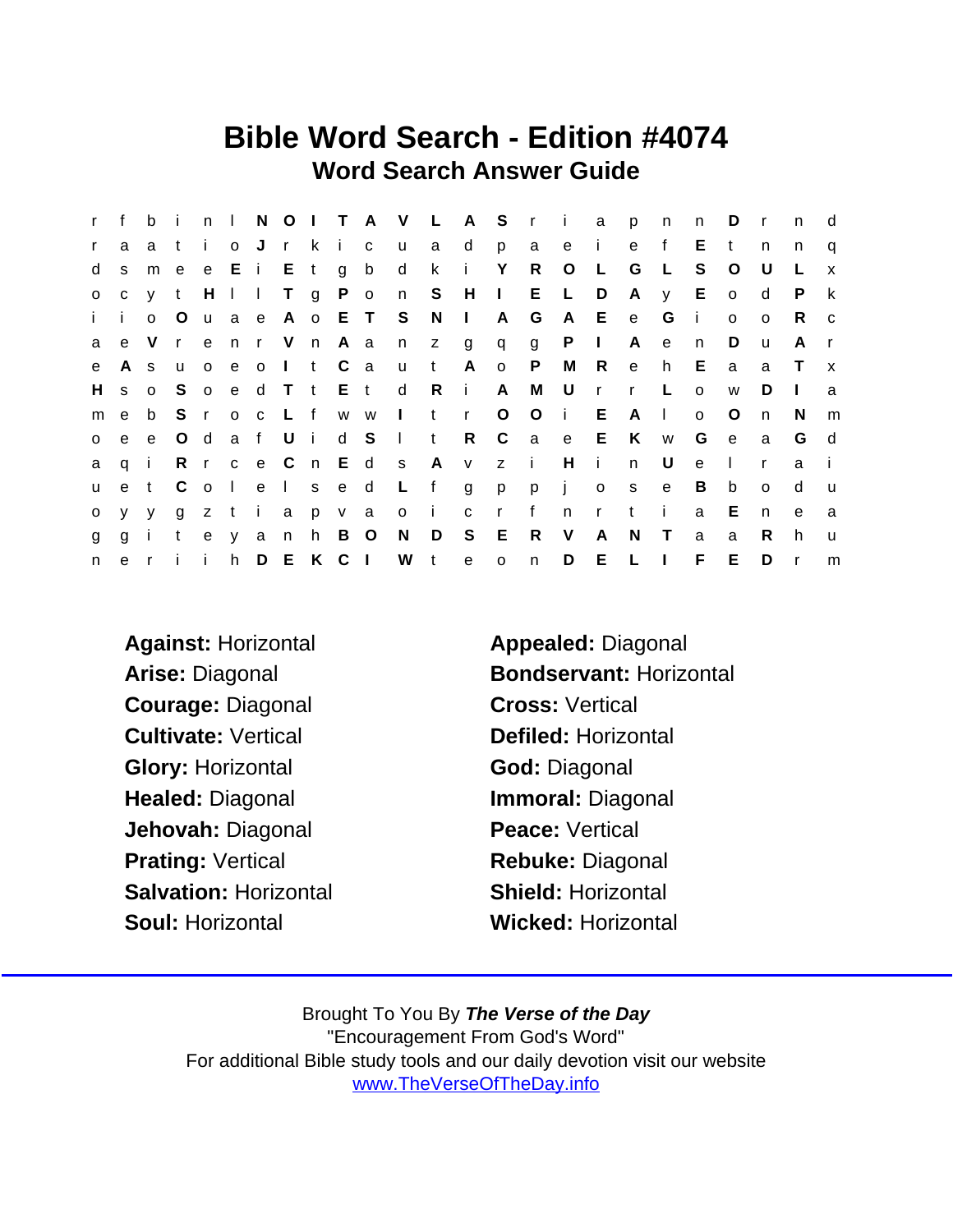# Bible Word Search - Edition #4074 Words Used And Their Definitions

Against Opposed to

Appealed Having asked for something

Arise

To come back to life

**Bondservant** 

A slave; A laborer who is forced to work without payment

Courage

Having the strength to continue despite whatever fear or danger may be involved

Cross

Ancient Roman device used for torture and execution by nailing convicted criminals to it. Used to scare people into submission by making a public example of criminals.

**Cultivate** 

To encourage or cause something to grow

**Defiled** 

Desecrated; Greatly dishonored

Glory

The splendor of something or someone.

God

His name in Hebrew is YHVH, often pronounced as Yahweh or Jehovah; Only deity worshiped by the Israelites; Main person of the Godhead in the Trinity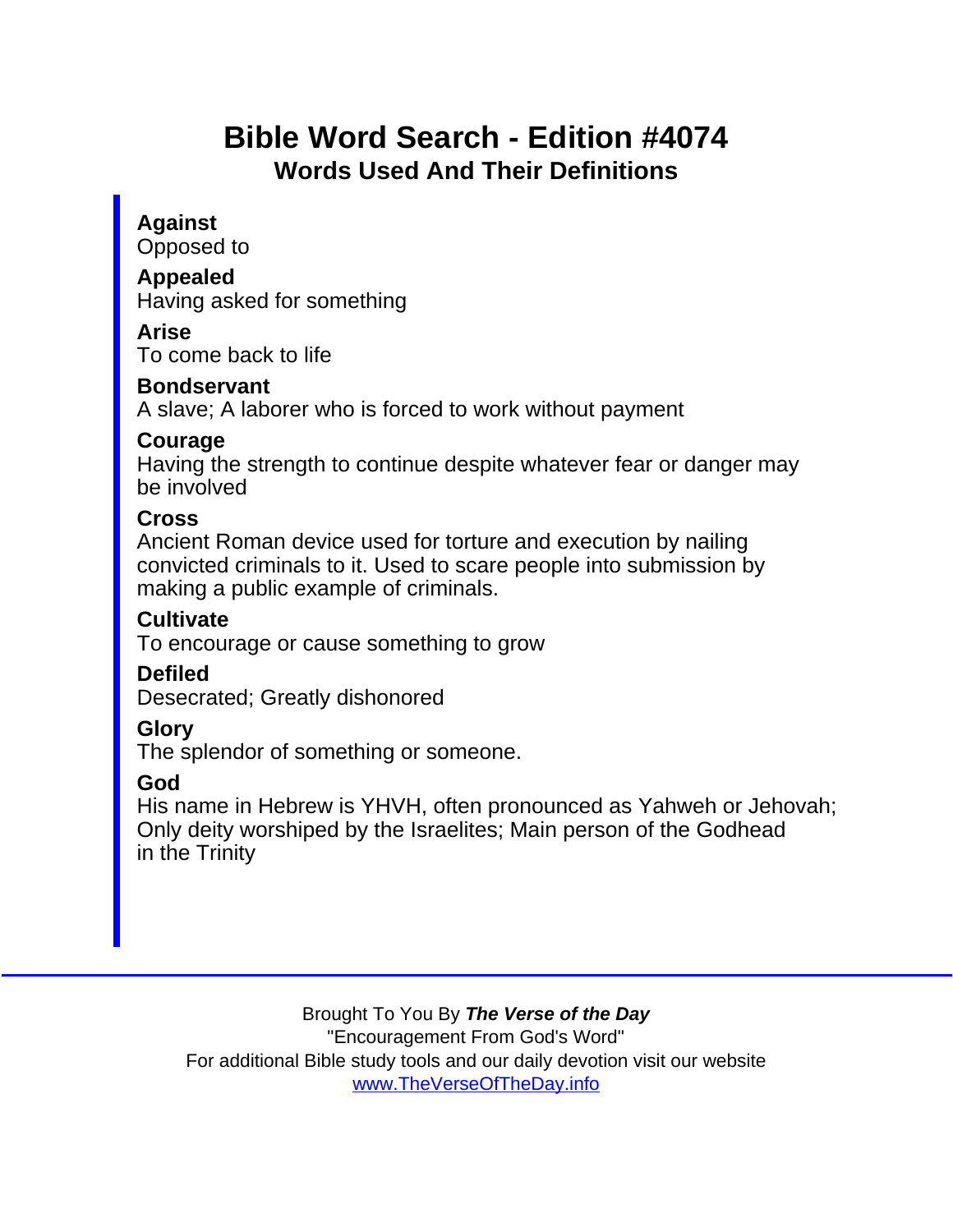## Bible Word Search - Edition #4074 Words Used And Their Definitions - Continued

Healed

Recovered from some sort of damage or injury

Immoral

Action contrary to accepted standards of conduct; opposite of moral

Jehovah

Jehovah: "He will be" or "He will exist" Jehovah Jesus: The Lord Our Savior Jehovah Jireh: The Lord will see / provide / be seen Jehovah Mekadesh: The Lord who Sanctifies Jehovah Nissi: The Lord our banner Jehovah Roehi: The Lord My Shepherd Jehovah Rapha: The Lord heals our sicknesses / troubles / our souls Jehovah Shalom: The Lord our peace Jehovah Shammah: The Lord Is There Jehovah Tsidkenu: The Lord our Righteousness Peace Wholeness, completeness; Opposite of conflict Prating To talk with little purpose Rebuke To give harsh criticism **Salvation** Rescue; Act of saving or preserving from destruction or great

calamity. The saving of mankind from sins and giving of eternal life with God.